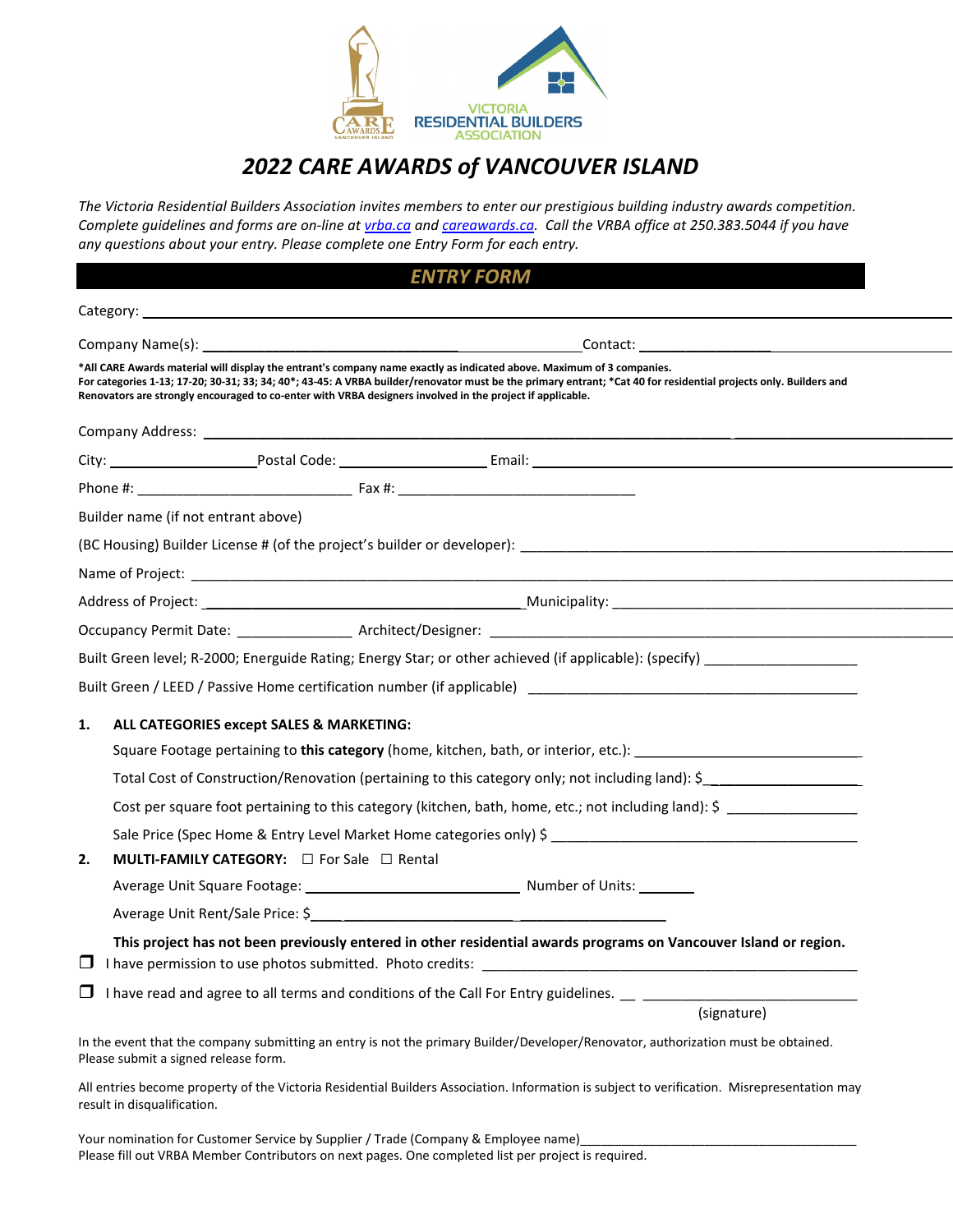## **VRBA MEMBER CONTRIBUTORS**

Please check boxes of all VRBA members involved in your project. Consider all suppliers, trades, designers and professionals. May be used for promotional purposes. **NOTE: Only member companies listed at the beginning of the Entry Form will be recognized in media releases and at the awards.** Only one completed list is necessary for each project (if it is entered in more than one category)

- **D** Abstract Developments Inc.
- **D** Adapt Design
- □ Alair Homes Victoria
- **I** Alan Jones Construction Ltd.
- $\Box$  Alpine Insulation Ltd.
- **I** Amity Construction Inc.
- AP Woodworks Ltd.
- **T** Ardmore Construction Ltd.
- □ Ash Mountain Construction Ltd.
- $\Box$  Bear Mountain-Ecoasis Developments
- **Bennefield Construction Ltd.**
- $\Box$  Birch Bark Builders Inc.
- **BlueWater Developments**
- **Bowcey Construction Ltd.**
- $\square$  Brock White Canada
- **D** BTH Construction Ltd.
- $\Box$  Building It Right
- **Butler Concrete & Aggregate Ltd.**
- **T** C & W Campbell Homes Ltd.
- CareVest Capital Inc.
- **Carly Sanderson Interiors**
- Carsa Construction
- **C** Centra Construction Group
- Christopher Developments Inc.
- $\Box$  Città Group
- Clarkston Construction 2004 Ltd.
- **D** Coast Capital Savings Federal Credit Union
- **Coast Prestige Homes Ltd.**
- **COASTAL COMMUNITY Credit Union**
- Coda Homes Ltd.
- Concert
- **D** Conforti Homes Ltd.
- **D** CWH Construction
- D Denford Construction Management
- $\square$  Designated Developments
- D DM Patterson Construction
- $\Box$  East Bay Developments
- **EMCO** Corporation
- **Enerlytics Building Performance Ltd.**
- □ EnViroTec General Contracting Ltd.
- **Exerise Developments Ltd.**
- $\Box$  Falcon Heights Contracting Ltd.
- **Flashhouse Built Design Inc.**
- **FloForm Countertops**
- □ FortisBC Energy (Vancouver Island)
- FreshSpaces Design/Build Ltd.
- □ GableCraft R.B. Homes LP
- Gary Sandhu Developments Ltd.
- Genco Construction Ltd.
- Gondal Developments
- Goodison Construction Ltd.
- Gorter Construction Ltd.
- $\Box$  Green Island Builders
- Greenmark Siteworks Ltd.
- Grey Lynx Ventures Ltd.
- Griffin Properties Ltd.
- **GT Mann Contracting Ltd.**
- $\Box$  H.I. Mechanical Inc.
- $\Box$  Haldane Homes
- **Heat Savers Fireplace & Patio Co.**
- **Highline Construction Ltd.**
- **Hobson Woodworks Inc.**
- **Homewood Constructors Ltd.**
- **Hourigan's Flooring**
- **Hoyt Design Co.**
- $\Box$  Hutchinson Contracting Ltd.
- □ Independent Concrete Ltd.
- $\Box$  Integral Design Ltd.
- $\Box$  Interactive Construction Inc.
- $\Box$  Irwin Industries (1988) Ltd.
- $\Box$  Island Energy Inc.
- □ Island Floor Centre
- **James' Joinery Ltd.**
- **Jason Good Custom Cabinets Inc.**
- $\Box$  Java Designs
- **J** Jenny Martin Design
- $\Box$  Jesse Baidwan Developments
- □ K2 Stone (Victoria) Inc.
- **I** Kahlon Developments
- $\Box$  Kang and Gill Construction Ltd.
- **D** KB Design
- **I** Ken Murray Developments Ltd.
- $\Box$  Khataw Development
- $\Box$  Kingsnorth Development Corp.
- □ Langdon Weir Construction Ltd.
- □ Larsen Custom Woodworks Inc./Larsen Group